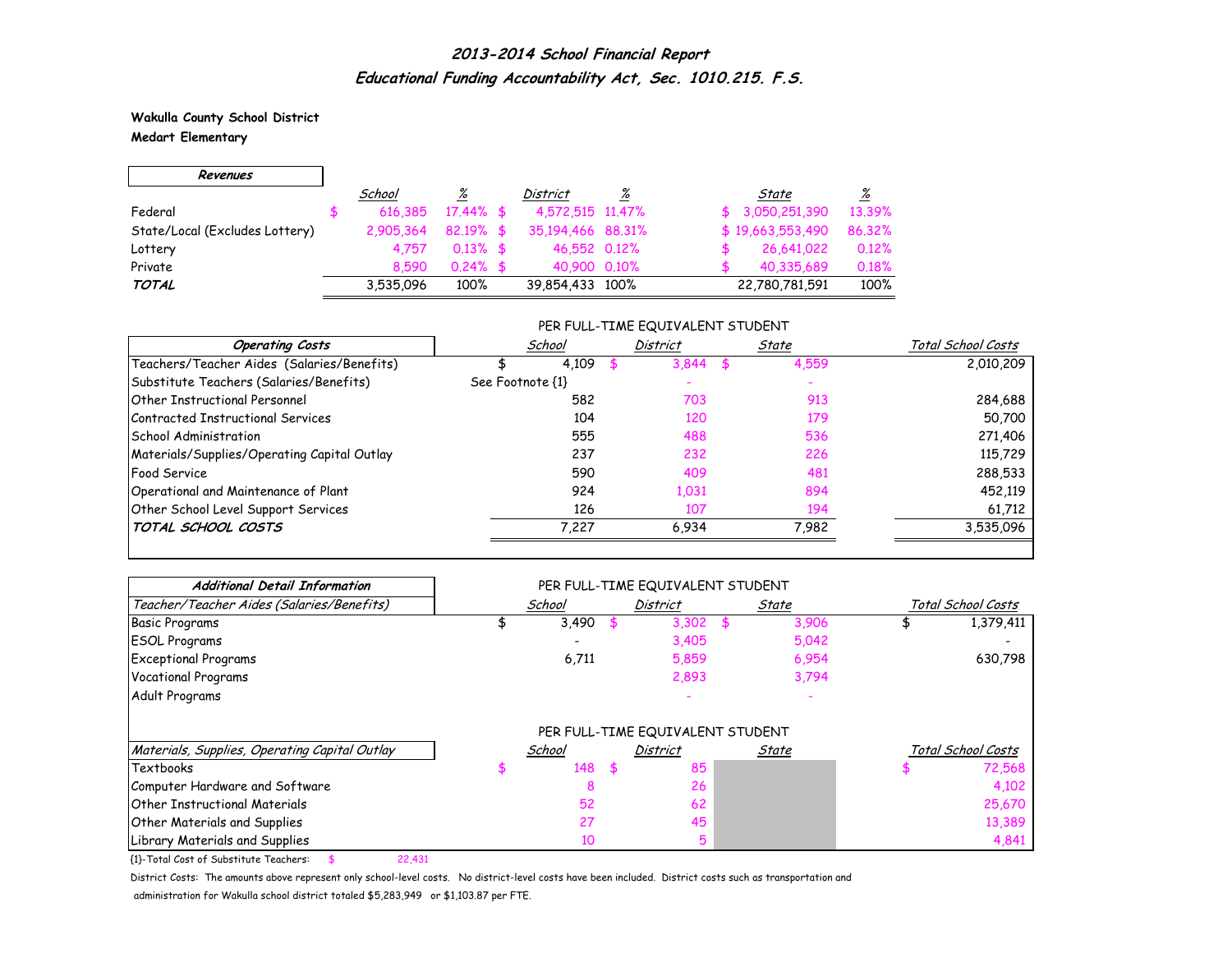**Wakulla County School District Riversprings Middle School**

 $\Gamma$ 

 $\overline{\phantom{0}}$ 

| Revenues                       |           |              |                   |   |                  |          |
|--------------------------------|-----------|--------------|-------------------|---|------------------|----------|
|                                | School    | <u>%</u>     | District          | ℅ | State            | <u>%</u> |
| Federal                        | 389.852   | $10.76\%$ \$ | 4,572,515 11,47%  |   | \$3.050.251.390  | 13.39%   |
| State/Local (Excludes Lottery) | 3,226,443 | 89.07% \$    | 35,194,466 88,31% |   | \$19,663,553,490 | 86.32%   |
| Lottery                        | 5.460     | $0.15\%$ \$  | 46,552 0.12%      |   | 26,641,022       | 0.12%    |
| Private                        | 590       | $0.02\%$ \$  | 40,900 0.10%      |   | 40,335,689       | 0.18%    |
| <b>TOTAL</b>                   | 3,622,345 | 100%         | 39,854,433 100%   |   | 22,780,781,591   | 100%     |

#### PER FULL-TIME EQUIVALENT STUDENT

| <b>Operating Costs</b>                      | School           | District | State | Total School Costs |
|---------------------------------------------|------------------|----------|-------|--------------------|
| Teachers/Teacher Aides (Salaries/Benefits)  | 3,648            | 3.844    | 4,559 | 2,047,939          |
| Substitute Teachers (Salaries/Benefits)     | See Footnote {1} |          |       |                    |
| Other Instructional Personnel               | 767              | 703      | 913   | 430,684            |
| Contracted Instructional Services           | 90               | 120      | 179   | 50,413             |
| School Administration                       | 318              | 488      | 536   | 178,518            |
| Materials/Supplies/Operating Capital Outlay | 103              | 232      | 226   | 58,098             |
| <b>Food Service</b>                         | 400              | 409      | 481   | 224,392            |
| Operational and Maintenance of Plant        | 1,030            | 1,031    | 894   | 578,408            |
| Other School Level Support Services         | 96               | 107      | 194   | 53,893             |
| TOTAL SCHOOL COSTS                          | 6.452            | 6.934    | 7,982 | 3,622,345          |

| <b>Additional Detail Information</b>          |        | PER FULL-TIME EQUIVALENT STUDENT |       |                    |                    |
|-----------------------------------------------|--------|----------------------------------|-------|--------------------|--------------------|
| Teacher/Teacher Aides (Salaries/Benefits)     | School | <b>District</b>                  | State |                    | Total School Costs |
| <b>Basic Programs</b>                         | 3,147  | 3,302                            | 3,906 |                    | 1,509,024          |
| <b>ESOL Programs</b>                          |        | 3,405                            | 5,042 |                    |                    |
| <b>Exceptional Programs</b>                   | 6,583  | 5,859                            | 6,954 |                    | 538,915            |
| Vocational Programs                           |        | 2,893                            | 3,794 |                    |                    |
| Adult Programs                                |        |                                  |       |                    |                    |
|                                               |        | PER FULL-TIME EQUIVALENT STUDENT |       |                    |                    |
| Materials, Supplies, Operating Capital Outlay | School | <b>District</b>                  | State | Total School Costs |                    |
| Textbooks                                     | 11     | 85                               |       |                    | 5,969              |
| Computer Hardware and Software                |        | 26                               |       |                    |                    |
| <b>Other Instructional Materials</b>          | 54     | 62                               |       |                    | 30,466             |
| <b>Other Materials and Supplies</b>           | 39     | 45                               |       |                    | 21,663             |
| Library Materials and Supplies                |        |                                  |       |                    | 4,880              |

{1}-Total Cost of Substitute Teachers: \$ 9,221

District Costs: The amounts above represent only school-level costs. No district-level costs have been included. District costs such as transportation and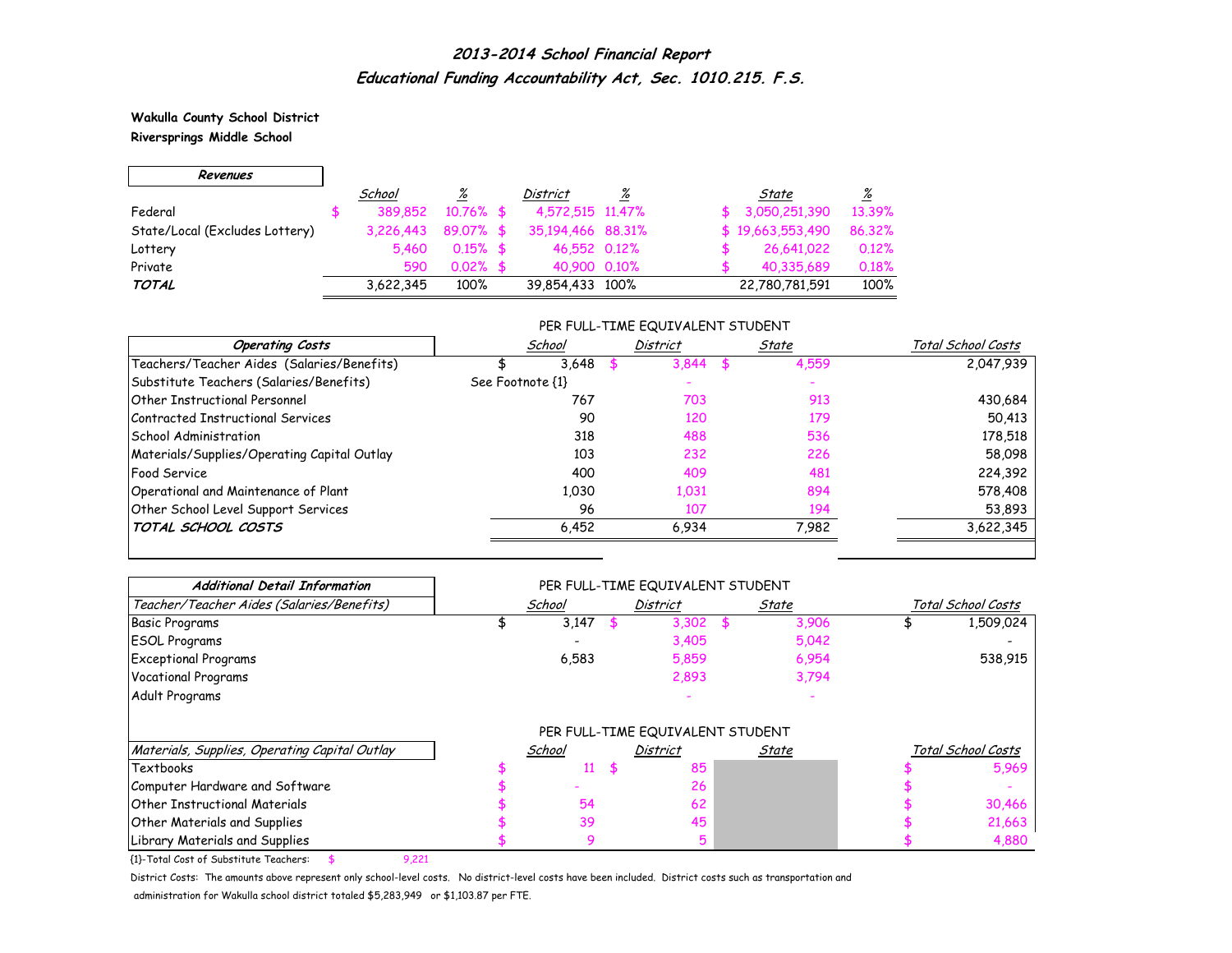**Wakulla County School District Second Chance School**

г

| Revenues                       |         |             |                   |   |    |                  |          |
|--------------------------------|---------|-------------|-------------------|---|----|------------------|----------|
|                                | School  | <u>%</u>    | District          | % |    | State            | <u>%</u> |
| Federal                        | 21.361  | $3.87\%$ \$ | 4,572,515 11,47%  |   | Æ. | 3,050,251,390    | 13.39%   |
| State/Local (Excludes Lottery) | 530.075 | $95.96%$ \$ | 35,194,466 88,31% |   |    | \$19,663,553,490 | 86,32%   |
| Lottery                        | 394     | $0.07\%$ \$ | 46,552 0.12%      |   |    | 26,641,022       | 0.12%    |
| Private                        | 590     | $0.11\%$ \$ | 40.900 0.10%      |   |    | 40,335,689       | 0.18%    |
| <b>TOTAL</b>                   | 552,420 | 100%        | 39,854,433 100%   |   |    | 22,780,781,591   | 100%     |

#### PER FULL-TIME EQUIVALENT STUDENT

| <b>Operating Costs</b>                      | School           | District | State | Total School Costs |
|---------------------------------------------|------------------|----------|-------|--------------------|
| Teachers/Teacher Aides (Salaries/Benefits)  | 8.879            | 3,844    | 4,559 | 359.585            |
| Substitute Teachers (Salaries/Benefits)     | See Footnote {1} |          |       |                    |
| Other Instructional Personnel               | 682              | 703      | 913   | 27,621             |
| Contracted Instructional Services           | 99               | 120      | 179   | 3,990              |
| School Administration                       | 1.815            | 488      | 536   | 73,516             |
| Materials/Supplies/Operating Capital Outlay | 139              | 232      | 226   | 5,619              |
| <b>Food Service</b>                         | 326              | 409      | 481   | 13,204             |
| Operational and Maintenance of Plant        | 1,522            | 1,031    | 894   | 61,659             |
| Other School Level Support Services         | 178              | 107      | 194   | 7,226              |
| TOTAL SCHOOL COSTS                          | 13,640           | 6.934    | 7,982 | 552,420            |

| <b>Additional Detail Information</b>          |        | PER FULL-TIME EQUIVALENT STUDENT |       |       |                    |
|-----------------------------------------------|--------|----------------------------------|-------|-------|--------------------|
| Teacher/Teacher Aides (Salaries/Benefits)     | School | District                         |       | State | Total School Costs |
| <b>Basic Programs</b>                         | 8,458  |                                  | 3,302 | 3,906 | 273,031            |
| <b>ESOL Programs</b>                          |        |                                  | 3,405 | 5,042 |                    |
| <b>Exceptional Programs</b>                   | 10,530 |                                  | 5,859 | 6,954 | 86,554             |
| <b>Vocational Programs</b>                    |        |                                  | 2,893 | 3,794 |                    |
| Adult Programs                                |        |                                  |       |       |                    |
|                                               |        | PER FULL-TIME EQUIVALENT STUDENT |       |       |                    |
| Materials, Supplies, Operating Capital Outlay | School | <b>District</b>                  |       | State | Total School Costs |
| Textbooks                                     |        |                                  | 85    |       |                    |
| Computer Hardware and Software                | 28     |                                  | 26    |       | 1,142              |
| Other Instructional Materials                 | 59     |                                  | 62    |       | 2,397              |
| <b>Other Materials and Supplies</b>           | 51     |                                  | 45    |       | 2,080              |
| Library Materials and Supplies                |        |                                  |       |       |                    |

{1}-Total Cost of Substitute Teachers: \$ 886

District Costs: The amounts above represent only school-level costs. No district-level costs have been included. District costs such as transportation and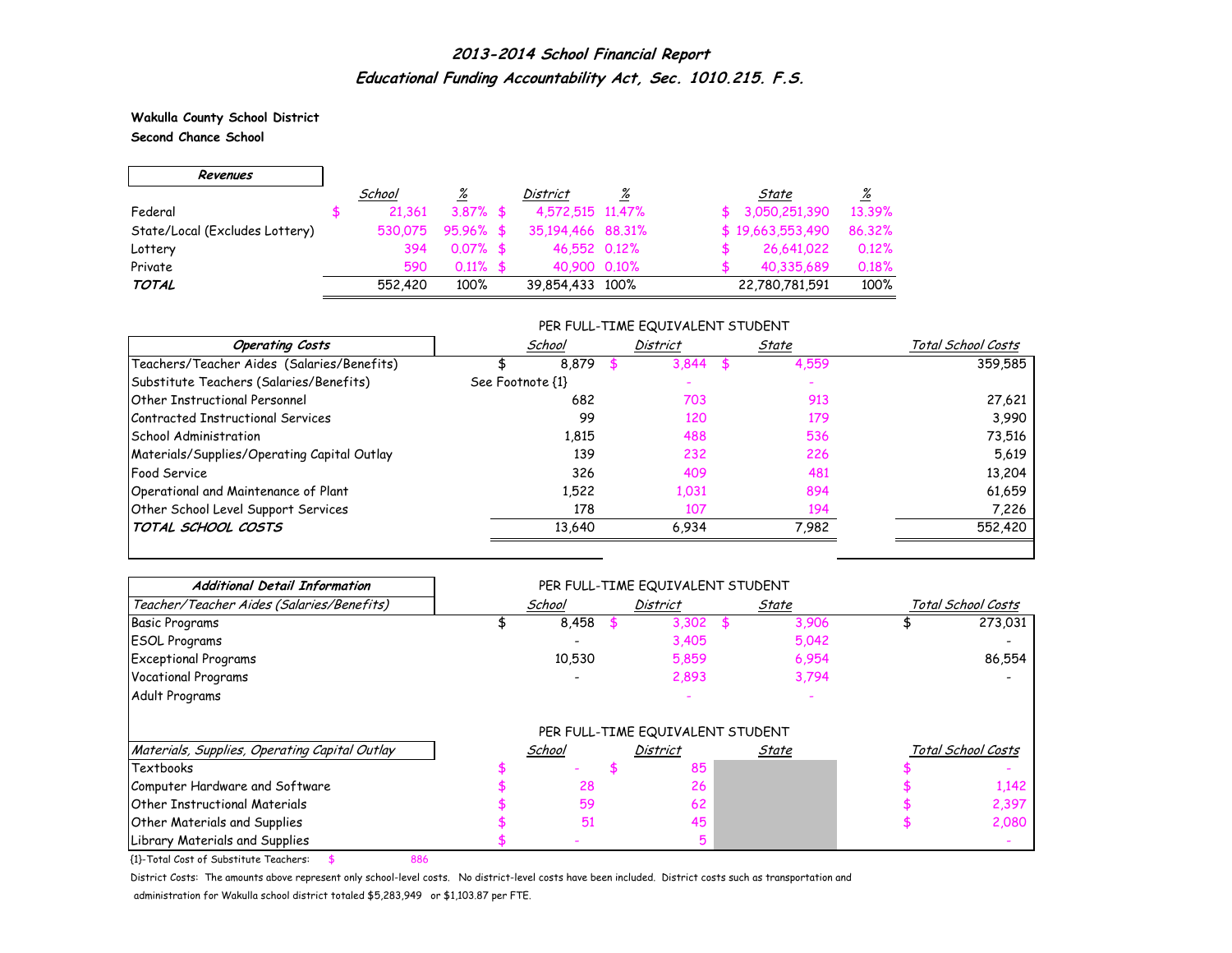#### **Wakulla County School District Crawfordville Elementary**

г

| Revenues                       |           |              |                   |          |                  |          |
|--------------------------------|-----------|--------------|-------------------|----------|------------------|----------|
|                                | School    | <u>%</u>     | District          | <u>%</u> | State            | <u>%</u> |
| Federal                        | 535.133   | $14.86\%$ \$ | 4,572,515 11,47%  |          | \$3,050,251,390  | 13.39%   |
| State/Local (Excludes Lottery) | 3.059.490 | $84.97\%$ \$ | 35,194,466 88,31% |          | \$19,663,553,490 | 86.32%   |
| Lottery                        | 5.544     | $0.15\%$ \$  | 46.552 0.12%      |          | 26,641,022       | 0.12%    |
| Private                        | 590       | $0.02\%$ \$  | 40,900 0.10%      |          | 40,335,689       | 0.18%    |
| TOTAL                          | 3,600,757 | 100%         | 39,854,433 100%   |          | 22,780,781,591   | 100%     |

#### PER FULL-TIME EQUIVALENT STUDENT

| <b>Operating Costs</b>                      | School           | District | State | Total School Costs |
|---------------------------------------------|------------------|----------|-------|--------------------|
| Teachers/Teacher Aides (Salaries/Benefits)  | 3.729            | 3.844    | 4,559 | 2,125,764          |
| Substitute Teachers (Salaries/Benefits)     | See Footnote {1} |          |       |                    |
| Other Instructional Personnel               | 638              | 703      | 913   | 363,931            |
| Contracted Instructional Services           | 92               | 120      | 179   | 52,349             |
| School Administration                       | 335              | 488      | 536   | 190,943            |
| Materials/Supplies/Operating Capital Outlay | 237              | 232      | 226   | 134,854            |
| <b>Food Service</b>                         | 419              | 409      | 481   | 238,851            |
| Operational and Maintenance of Plant        | 773              | 1,031    | 894   | 440,807            |
| Other School Level Support Services         | 93               | 107      | 194   | 53,258             |
| TOTAL SCHOOL COSTS                          | 6.316            | 6.934    | 7.982 | 3,600,757          |

| <b>Additional Detail Information</b>          |                          |      | PER FULL-TIME EQUIVALENT STUDENT |       |                    |
|-----------------------------------------------|--------------------------|------|----------------------------------|-------|--------------------|
| Teacher/Teacher Aides (Salaries/Benefits)     | School                   |      | <b>District</b>                  | State | Total School Costs |
| <b>Basic Programs</b>                         | 3,137                    |      | 3,302                            | 3,906 | 1,473,953          |
| <b>ESOL Programs</b>                          | 3,188                    |      | 3,405                            | 5,042 | 4,208              |
| <b>Exceptional Programs</b>                   | 6,548                    |      | 5,859                            | 6,954 | 647,603            |
| <b>Vocational Programs</b>                    | $\overline{\phantom{0}}$ |      | 2,893                            | 3,794 |                    |
| Adult Programs                                |                          |      |                                  |       |                    |
|                                               |                          |      | PER FULL-TIME EQUIVALENT STUDENT |       |                    |
| Materials, Supplies, Operating Capital Outlay | School                   |      | District                         | State | Total School Costs |
| Textbooks                                     | 150                      | - \$ | 85                               |       | 85,246             |
| Computer Hardware and Software                |                          |      | 26                               |       | 1,623              |
| Other Instructional Materials                 | 51                       |      | 62                               |       | 29,044             |
| Other Materials and Supplies                  | 33                       |      | 45                               |       | 18,941             |
| Library Materials and Supplies                |                          |      |                                  |       | 1,999              |

{1}-Total Cost of Substitute Teachers: \$ 6,826

District Costs: The amounts above represent only school-level costs. No district-level costs have been included. District costs such as transportation and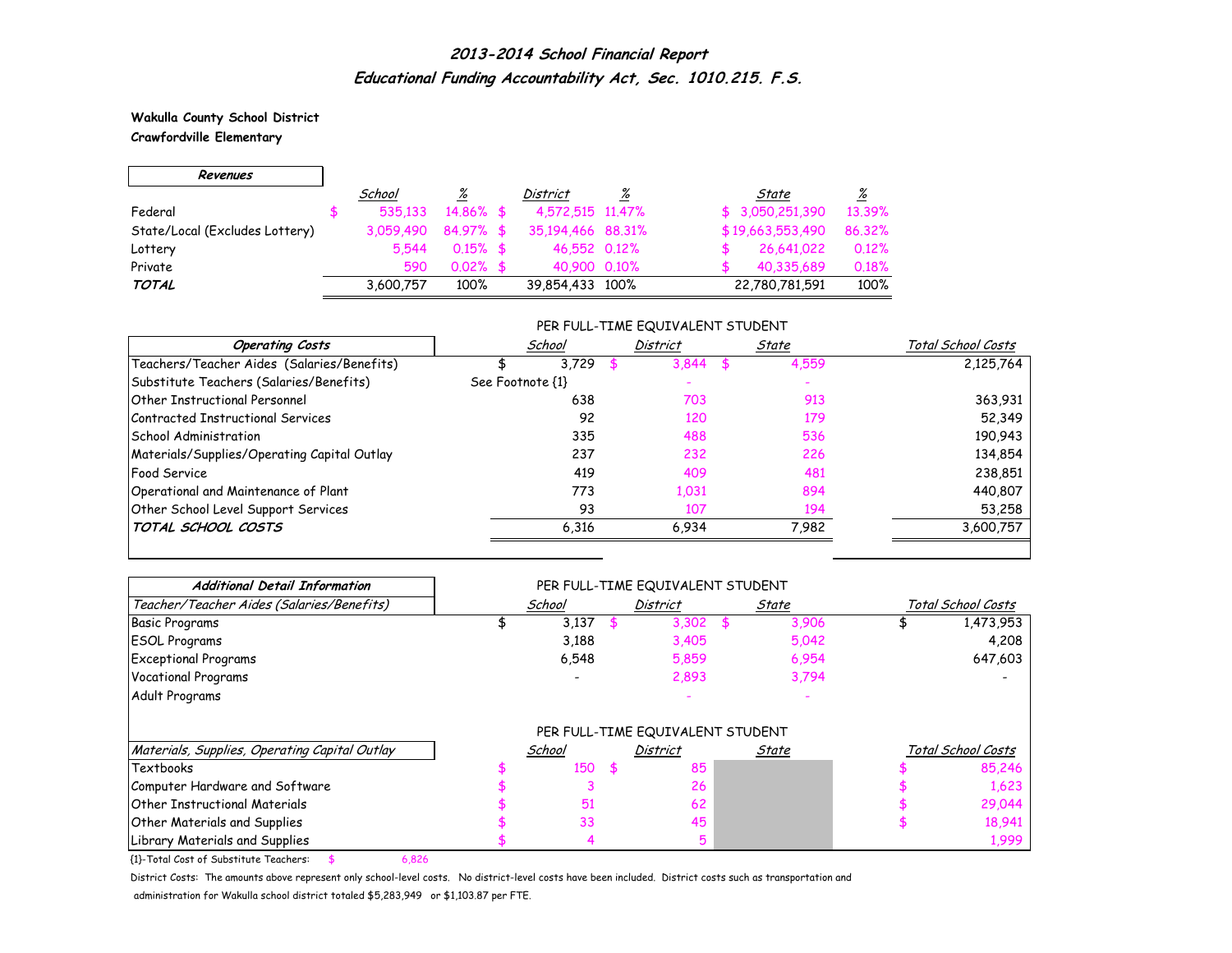**Wakulla County School District Wakulla High School**

г

| Revenues                       |           |              |                   |          |                  |          |
|--------------------------------|-----------|--------------|-------------------|----------|------------------|----------|
|                                | School    | <u>%</u>     | <b>District</b>   | <u>%</u> | State            | <u>%</u> |
| Federal                        | 899.556   | $11.11\%$ \$ | 4,572,515 11,47%  |          | \$3,050,251,390  | 13.39%   |
| State/Local (Excludes Lottery) | 7,185,302 | 88.74% \$    | 35,194,466 88,31% |          | \$19,663,553,490 | 86.32%   |
| Lottery                        | 11.575    | $0.14\%$ \$  | 46,552 0.12%      |          | 26,641,022       | 0.12%    |
| Private                        | 590       | $0.01\%$ \$  | 40.900 0.10%      |          | 40.335.689       | 0.18%    |
| <b>TOTAL</b>                   | 8,097,023 | 100%         | 39,854,433 100%   |          | 22,780,781,591   | 100%     |

#### PER FULL-TIME EQUIVALENT STUDENT

| <b>Operating Costs</b>                      | School           | <b>District</b> | State | Total School Costs |
|---------------------------------------------|------------------|-----------------|-------|--------------------|
| Teachers/Teacher Aides (Salaries/Benefits)  | 3.608            | 3.844           | 4,559 | 4,294,592          |
| Substitute Teachers (Salaries/Benefits)     | See Footnote {1} |                 |       |                    |
| Other Instructional Personnel               | 837              | 703             | 913   | 995,790            |
| Contracted Instructional Services           | 175              | 120             | 179   | 208,426            |
| School Administration                       | 364              | 488             | 536   | 433,574            |
| Materials/Supplies/Operating Capital Outlay | 277              | 232             | 226   | 329,448            |
| <b>Food Service</b>                         | 297              | 409             | 481   | 353,363            |
| Operational and Maintenance of Plant        | 1,138            | 1,031           | 894   | 1,354,270          |
| Other School Level Support Services         | 107              | 107             | 194   | 127,560            |
| TOTAL SCHOOL COSTS                          | 6,803            | 6.934           | 7,982 | 8,097,023          |

| <b>Additional Detail Information</b>          |        | PER FULL-TIME EQUIVALENT STUDENT |       |                    |
|-----------------------------------------------|--------|----------------------------------|-------|--------------------|
| Teacher/Teacher Aides (Salaries/Benefits)     | School | <b>District</b>                  | State | Total School Costs |
| <b>Basic Programs</b>                         | 3,264  | 3,302                            | 3,906 | 2,855,335          |
| <b>ESOL Programs</b>                          |        | 3,405                            | 5,042 |                    |
| <b>Exceptional Programs</b>                   | 5,721  | 5,859                            | 6,954 | 1,065,285          |
| <b>Vocational Programs</b>                    | 2,893  | 2,893                            | 3,794 | 373,972            |
| Adult Programs                                |        |                                  |       |                    |
|                                               |        | PER FULL-TIME EQUIVALENT STUDENT |       |                    |
| Materials, Supplies, Operating Capital Outlay | School | <b>District</b>                  | State | Total School Costs |
| Textbooks                                     | 50     | 85                               |       | 59,598             |
| Computer Hardware and Software                | 53     | 26                               |       | 63,417             |
| <b>Other Instructional Materials</b>          | 97     | 62                               |       | 114,895            |
| <b>Other Materials and Supplies</b>           | 77     | 45                               |       | 91,538             |
| Library Materials and Supplies                |        |                                  |       | 4,955              |

{1}-Total Cost of Substitute Teachers: \$ 25,064

District Costs: The amounts above represent only school-level costs. No district-level costs have been included. District costs such as transportation and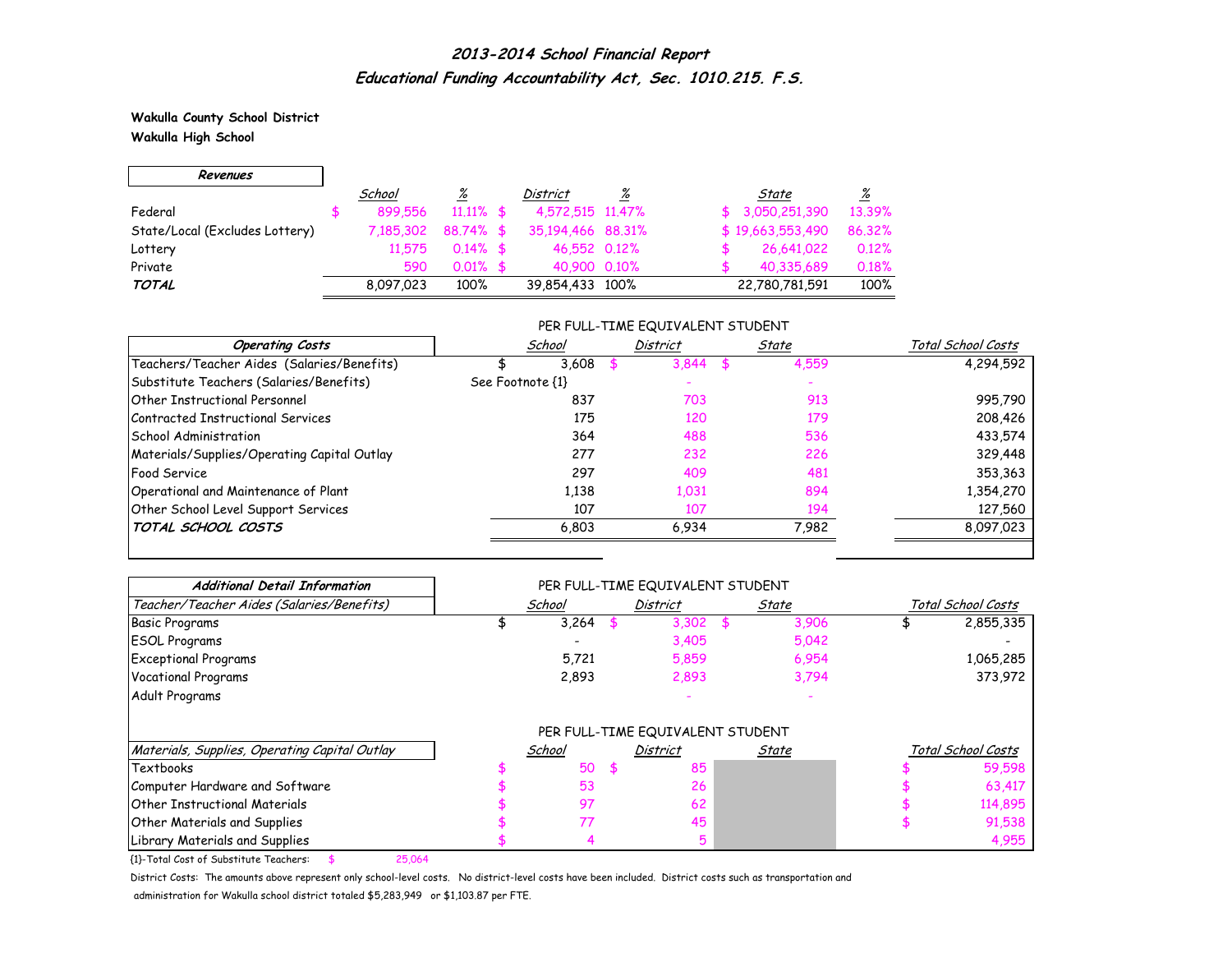**Wakulla County School District Wakulla Middle School**

 $\Gamma$ 

 $\overline{\phantom{0}}$ 

| Revenues                       |           |              |                   |   |                  |          |
|--------------------------------|-----------|--------------|-------------------|---|------------------|----------|
|                                | School    | <u>%</u>     | District          | ℅ | State            | <u>%</u> |
| Federal                        | 415,222   | $10.43\%$ \$ | 4,572,515 11,47%  |   | \$3,050,251,390  | 13.39%   |
| State/Local (Excludes Lottery) | 3.558.345 | $89.41\%$ \$ | 35,194,466 88,31% |   | \$19,663,553,490 | 86.32%   |
| Lottery                        | 5.801     | $0.15\%$ \$  | 46,552 0.12%      |   | 26,641,022       | 0.12%    |
| Private                        | 590       | $0.01\%$ \$  | 40.900 0.10%      |   | 40,335,689       | 0.18%    |
| <b>TOTAL</b>                   | 3,979,958 | 100%         | 39,854,433 100%   |   | 22,780,781,591   | 100%     |

### PER FULL-TIME EQUIVALENT STUDENT

| <b>Operating Costs</b>                      | School           | <b>District</b> | State | Total School Costs |
|---------------------------------------------|------------------|-----------------|-------|--------------------|
| Teachers/Teacher Aides (Salaries/Benefits)  | 3,629            | 3,844           | 4,559 | 2,164,905          |
| Substitute Teachers (Salaries/Benefits)     | See Footnote {1} |                 |       |                    |
| Other Instructional Personnel               | 583              | 703             | 913   | 347,863            |
| Contracted Instructional Services           | 69               | 120             | 179   | 41,450             |
| School Administration                       | 539              | 488             | 536   | 321,284            |
| Materials/Supplies/Operating Capital Outlay | 175              | 232             | 226   | 104,308            |
| <b>Food Service</b>                         | 375              | 409             | 481   | 223,877            |
| Operational and Maintenance of Plant        | 1,224            | 1,031           | 894   | 729,849            |
| Other School Level Support Services         | 78               | 107             | 194   | 46,422             |
| TOTAL SCHOOL COSTS                          | 6.672            | 6.934           | 7,982 | 3,979,958          |

| <b>Additional Detail Information</b>          |        | PER FULL-TIME EQUIVALENT STUDENT |       |                    |
|-----------------------------------------------|--------|----------------------------------|-------|--------------------|
| Teacher/Teacher Aides (Salaries/Benefits)     | School | District                         | State | Total School Costs |
| <b>Basic Programs</b>                         | 3,272  | 3,302                            | 3,906 | 1,628,922          |
| <b>ESOL Programs</b>                          | 3,804  | 3,405                            | 5,042 | 2,739              |
| <b>Exceptional Programs</b>                   | 5,442  | 5,859                            | 6,954 | 533,244            |
| <b>Vocational Programs</b>                    |        | 2,893                            | 3,794 |                    |
| Adult Programs                                |        |                                  |       |                    |
|                                               |        | PER FULL-TIME EQUIVALENT STUDENT |       |                    |
| Materials, Supplies, Operating Capital Outlay | School | District                         | State | Total School Costs |
| Textbooks                                     | 17     | 85                               |       | 10,262             |
| Computer Hardware and Software                | 49     | 26                               |       | 29,061             |
| <b>Other Instructional Materials</b>          | 52     | 62                               |       | 30,838             |
| Other Materials and Supplies                  | 57     | 45                               |       | 34,147             |
| Library Materials and Supplies                |        |                                  |       | 2,970              |

{1}-Total Cost of Substitute Teachers: \$ 2,275

District Costs: The amounts above represent only school-level costs. No district-level costs have been included. District costs such as transportation and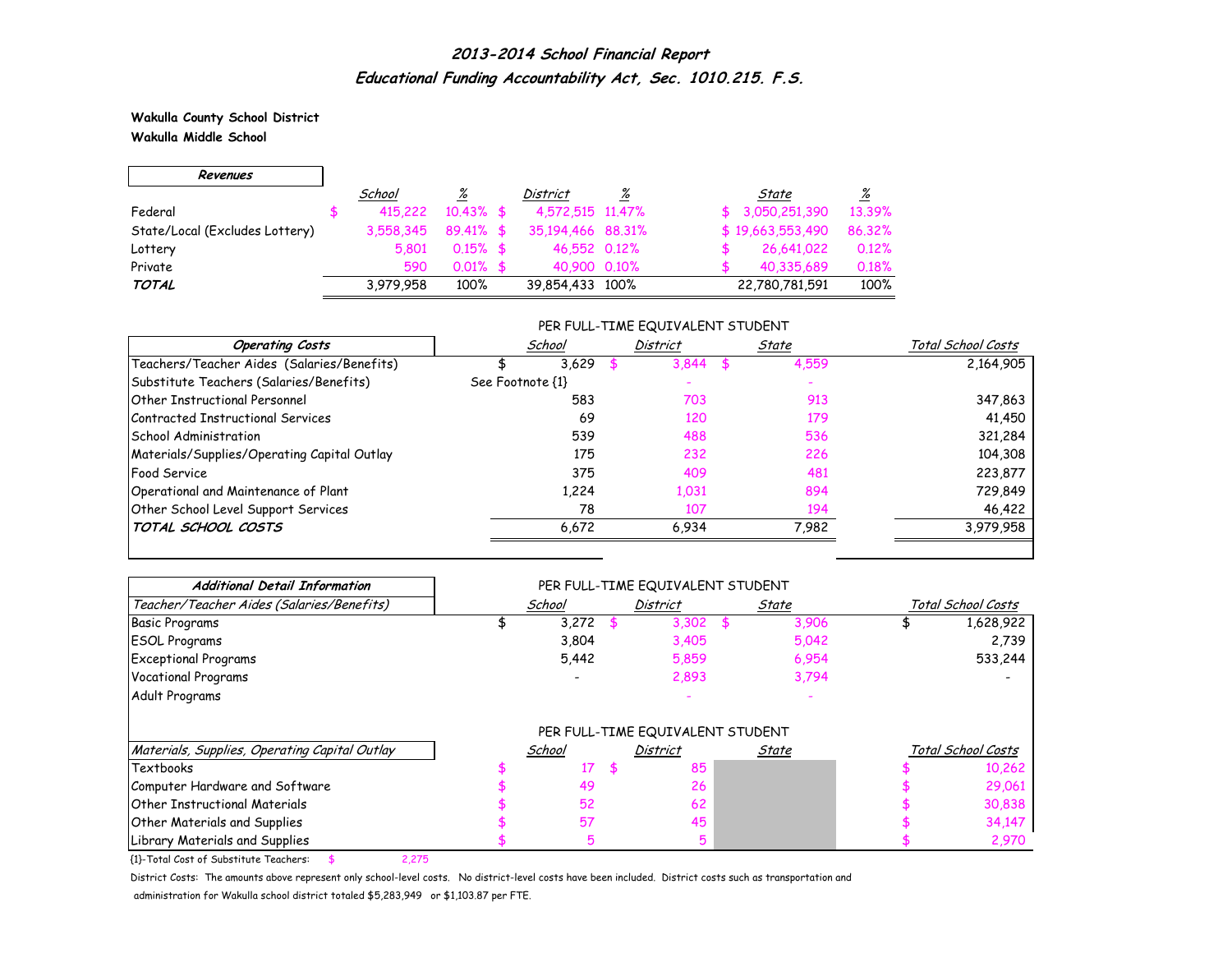**Wakulla County School District Shadeville Elementary**

г

| Revenues                       |           |              |                   |          |                  |          |
|--------------------------------|-----------|--------------|-------------------|----------|------------------|----------|
|                                | School    | <u>%</u>     | <b>District</b>   | <u>%</u> | State            | <u>%</u> |
| Federal                        | 671.708   | $17.20\%$ \$ | 4,572,515 11,47%  |          | \$3,050,251,390  | 13.39%   |
| State/Local (Excludes Lottery) | 3.220.519 | $82.46\%$ \$ | 35,194,466 88,31% |          | \$19,663,553,490 | 86.32%   |
| Lottery                        | 5.667     | $0.15\%$ \$  | 46,552 0.12%      |          | 26,641,022       | 0.12%    |
| Private                        | 7.590     | $0.19%$ \$   | 40,900 0.10%      |          | 40,335,689       | 0.18%    |
| <b>TOTAL</b>                   | 3.905.484 | 100%         | 39,854,433 100%   |          | 22,780,781,591   | 100%     |

#### PER FULL-TIME EQUIVALENT STUDENT

| <b>Operating Costs</b>                      | School           | <b>District</b> | State | Total School Costs |
|---------------------------------------------|------------------|-----------------|-------|--------------------|
| Teachers/Teacher Aides (Salaries/Benefits)  | 3.880            | 3,844           | 4,559 | 2,260,963          |
| Substitute Teachers (Salaries/Benefits)     | See Footnote {1} |                 |       |                    |
| Other Instructional Personnel               | 567              | 703             | 913   | 330,599            |
| Contracted Instructional Services           | 97               | 120             | 179   | 56,371             |
| School Administration                       | 491              | 488             | 536   | 286,331            |
| Materials/Supplies/Operating Capital Outlay | 279              | 232             | 226   | 162,605            |
| <b>Food Service</b>                         | 420              | 409             | 481   | 245,015            |
| Operational and Maintenance of Plant        | 848              | 1,031           | 894   | 493,877            |
| Other School Level Support Services         | 120              | 107             | 194   | 69,723             |
| TOTAL SCHOOL COSTS                          | 6,702            | 6,934           | 7,982 | 3,905,484          |

| <b>Additional Detail Information</b>          |        |      | PER FULL-TIME EQUIVALENT STUDENT |              |                    |
|-----------------------------------------------|--------|------|----------------------------------|--------------|--------------------|
| Teacher/Teacher Aides (Salaries/Benefits)     | School |      | <b>District</b>                  | <u>State</u> | Total School Costs |
| <b>Basic Programs</b>                         | 3,341  |      | 3,302                            | 3,906        | 15,949,910         |
| <b>ESOL Programs</b>                          |        |      | 3,405                            | 5,042        |                    |
| <b>Exceptional Programs</b>                   | 6,325  |      | 5,859                            | 6,954        | 665,972            |
| <b>Vocational Programs</b>                    |        |      | 2,893                            | 3,794        |                    |
| Adult Programs                                |        |      |                                  |              |                    |
|                                               |        |      | PER FULL-TIME EQUIVALENT STUDENT |              |                    |
| Materials, Supplies, Operating Capital Outlay | School |      | District                         | State        | Total School Costs |
| Textbooks                                     | 169    | - \$ | 85                               |              | 98,204             |
| Computer Hardware and Software                | 25     |      | 26                               |              | 14,666             |
| Other Instructional Materials                 | 59     |      | 62                               |              | 34,531             |
| Other Materials and Supplies                  | 26     |      | 45                               |              | 15,204             |
| Library Materials and Supplies                |        |      |                                  |              | 3,239              |

{1}-Total Cost of Substitute Teachers: \$ 24,118

District Costs: The amounts above represent only school-level costs. No district-level costs have been included. District costs such as transportation and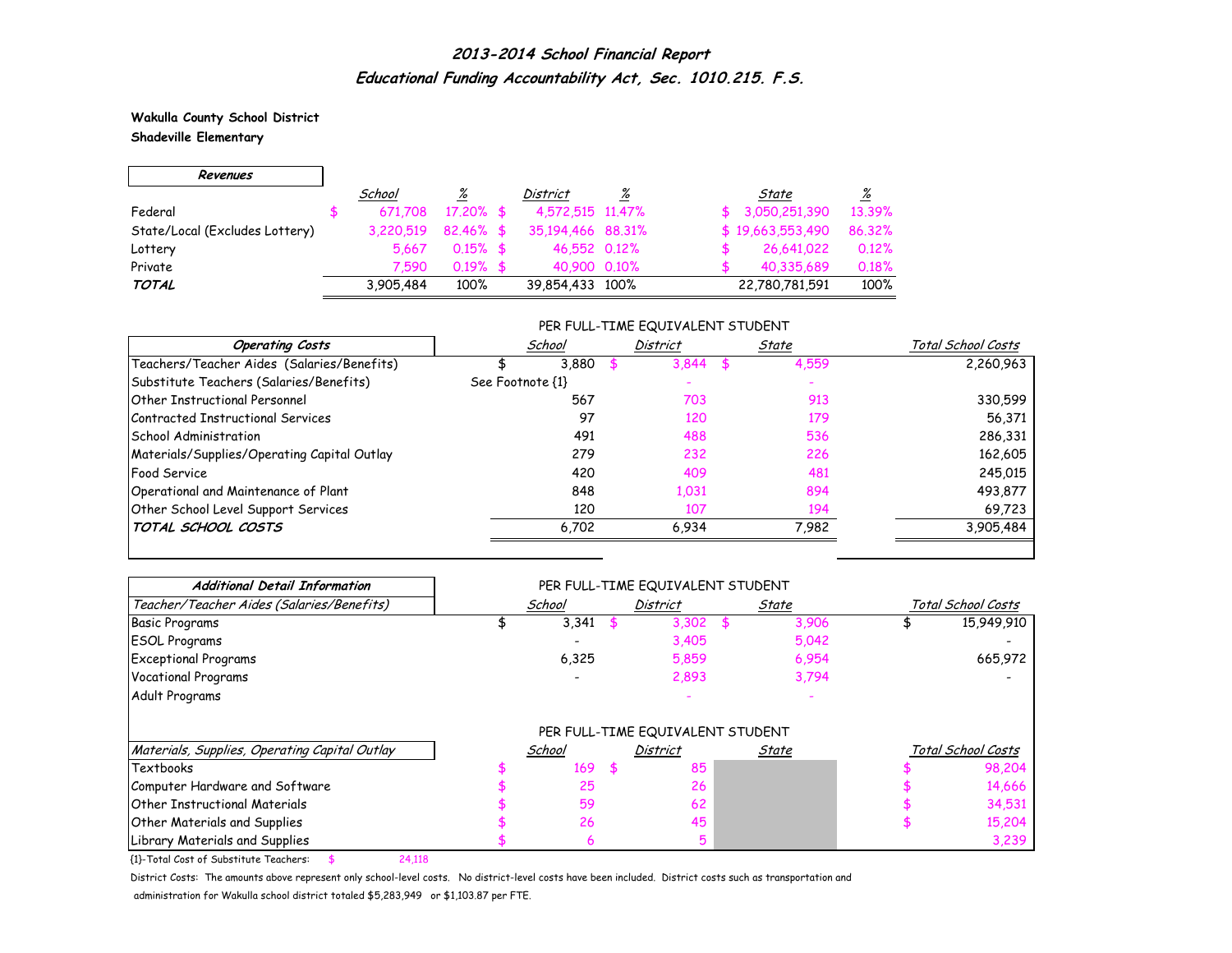**Wakulla County School District Riversink Elementary**

 $\Gamma$ 

 $\overline{\phantom{0}}$ 

| Revenues                       |           |             |                   |          |     |                  |          |
|--------------------------------|-----------|-------------|-------------------|----------|-----|------------------|----------|
|                                | School    | <u>%</u>    | District          | <u>%</u> |     | State            | <u>%</u> |
| Federal                        | 460.595   | 14,80% \$   | 4,572,515 11,47%  |          | .ST | 3,050,251,390    | 13.39%   |
| State/Local (Excludes Lottery) | 2.625.882 | $84.39%$ \$ | 35,194,466 88,31% |          |     | \$19,663,553,490 | 86.32%   |
| Lottery                        | 4.572     | $0.15\%$ \$ | 46,552 0.12%      |          |     | 26,641,022       | 0.12%    |
| Private                        | 20.590    | $0.66\%$ \$ | 40.900 0.10%      |          |     | 40,335,689       | 0.18%    |
| <b>TOTAL</b>                   | 3,111,639 | 100%        | 39,854,433 100%   |          |     | 22,780,781,591   | 100%     |

#### PER FULL-TIME EQUIVALENT STUDENT

| <b>Operating Costs</b>                      | School           | <b>District</b> | State | Total School Costs |
|---------------------------------------------|------------------|-----------------|-------|--------------------|
| Teachers/Teacher Aides (Salaries/Benefits)  | 3.543            | 3,844           | 4,559 | 1,665,744          |
| Substitute Teachers (Salaries/Benefits)     | See Footnote {1} |                 |       |                    |
| Other Instructional Personnel               | 713              | 703             | 913   | 335,299            |
| Contracted Instructional Services           | 80               | 120             | 179   | 37,401             |
| School Administration                       | 565              | 488             | 536   | 265,527            |
| Materials/Supplies/Operating Capital Outlay | 239              | 232             | 226   | 112,403            |
| <b>Food Service</b>                         | 443              | 409             | 481   | 208,079            |
| Operational and Maintenance of Plant        | 942              | 1,031           | 894   | 442,848            |
| Other School Level Support Services         | 94               | 107             | 194   | 44,338             |
| TOTAL SCHOOL COSTS                          | 6,619            | 6,934           | 7,982 | 3,111,639          |

| <b>Additional Detail Information</b>          |        | PER FULL-TIME EQUIVALENT STUDENT |       |                    |
|-----------------------------------------------|--------|----------------------------------|-------|--------------------|
| Teacher/Teacher Aides (Salaries/Benefits)     | School | District                         | State | Total School Costs |
| <b>Basic Programs</b>                         | 3,111  | 3,302                            | 3,906 | 1,218,765          |
| <b>ESOL Programs</b>                          |        | 3,405                            | 5,042 |                    |
| <b>Exceptional Programs</b>                   | 5,693  | 5,859                            | 6,954 | 446,979            |
| <b>Vocational Programs</b>                    |        | 2,893                            | 3,794 |                    |
| Adult Programs                                |        |                                  |       |                    |
|                                               |        | PER FULL-TIME EQUIVALENT STUDENT |       |                    |
| Materials, Supplies, Operating Capital Outlay | School | District                         | State | Total School Costs |
| Textbooks                                     | 152    | 85                               |       | 71,351             |
| Computer Hardware and Software                |        | 26                               |       | 2,621              |
| Other Instructional Materials                 | 56     | 62                               |       | 26,183             |
| Other Materials and Supplies                  | 26     | 45                               |       | 12,249             |
| Library Materials and Supplies                |        |                                  |       | 3,203              |

{1}-Total Cost of Substitute Teachers: \$ 7,593

District Costs: The amounts above represent only school-level costs. No district-level costs have been included. District costs such as transportation and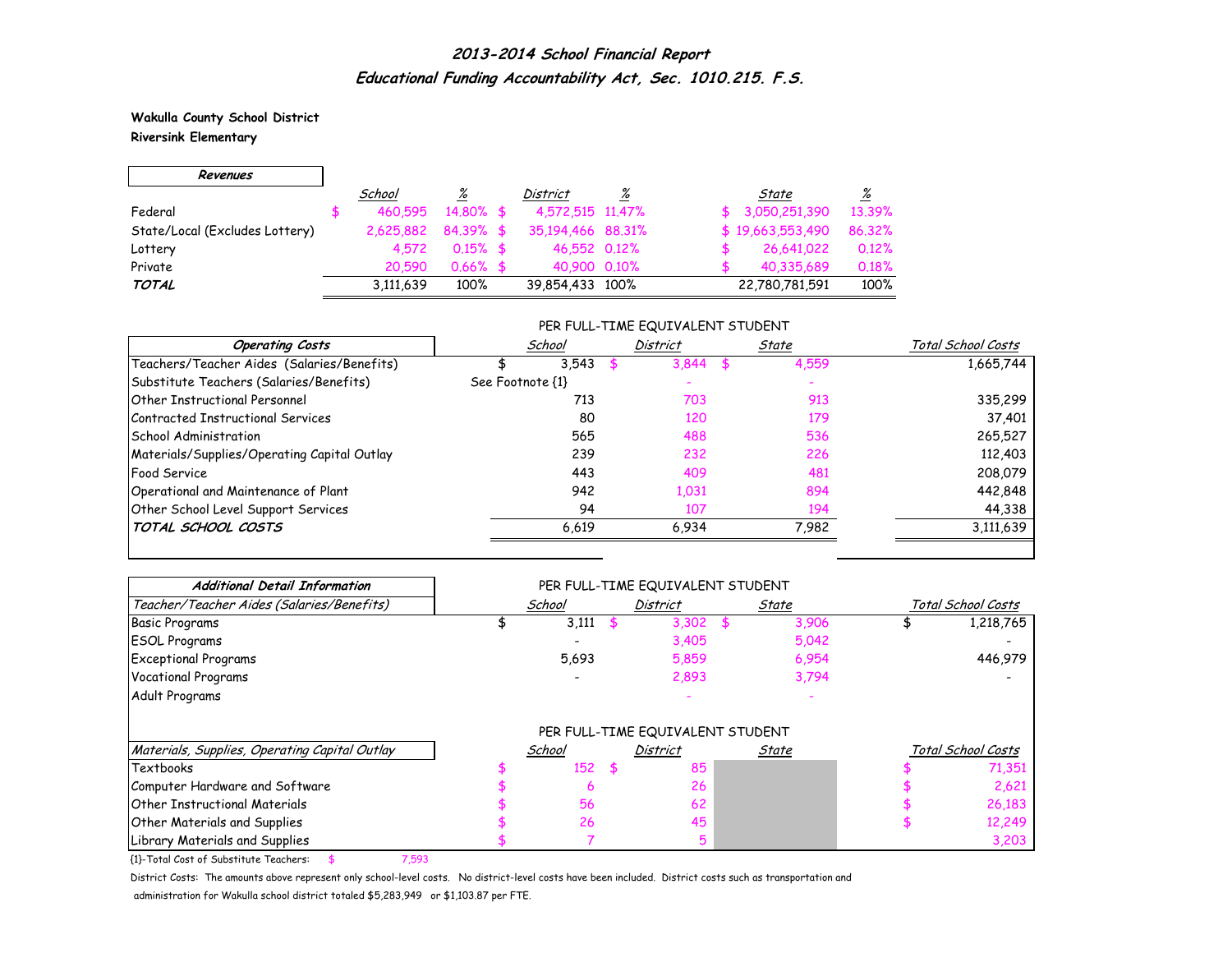**Wakulla County School District WEC Pre-K**

г

| Revenues                       |           |              |                   |          |                  |          |
|--------------------------------|-----------|--------------|-------------------|----------|------------------|----------|
|                                | School    | <u>%</u>     | <b>District</b>   | <u>%</u> | State            | <u>%</u> |
| Federal                        | 338,607   | $15.81\%$ \$ | 4,572,515 11,47%  |          | \$3,050,251,390  | 13.39%   |
| State/Local (Excludes Lottery) | 1,800.754 | 84.06% \$    | 35,194,466 88,31% |          | \$19,663,553,490 | 86.32%   |
| Lottery                        | 2.309     | $0.11\%$ \$  | 46,552 0.12%      |          | 26,641,022       | 0.12%    |
| Private                        | 590       | $0.03\%$ \$  | 40.900 0.10%      |          | 40,335,689       | 0.18%    |
| <b>TOTAL</b>                   | 2.142.260 | 100%         | 39,854,433 100%   |          | 22,780,781,591   | 100%     |

### PER FULL-TIME EQUIVALENT STUDENT

| <b>Operating Costs</b>                      | School           | <b>District</b> | State | Total School Costs |  |
|---------------------------------------------|------------------|-----------------|-------|--------------------|--|
| Teachers/Teacher Aides (Salaries/Benefits)  | 5.046            | 3,844           | 4,559 | 1,198,166          |  |
| Substitute Teachers (Salaries/Benefits)     | See Footnote {1} |                 |       |                    |  |
| Other Instructional Personnel               | 792              | 703             | 913   | 188,166            |  |
| Contracted Instructional Services           | 217              | 120             | 179   | 51,478             |  |
| School Administration                       | 818              | 488             | 536   | 194,155            |  |
| Materials/Supplies/Operating Capital Outlay | 310              | 232             | 226   | 73,574             |  |
| <b>Food Service</b>                         | 630              | 409             | 481   | 149,476            |  |
| Operational and Maintenance of Plant        | 1.062            | 1,031           | 894   | 252,290            |  |
| Other School Level Support Services         | 147              | 107             | 194   | 34,955             |  |
| TOTAL SCHOOL COSTS                          | 9,022            | 6,934           | 7,982 | 2,142,260          |  |

| <b>Additional Detail Information</b>          |               | PER FULL-TIME EQUIVALENT STUDENT |              |                    |
|-----------------------------------------------|---------------|----------------------------------|--------------|--------------------|
| Teacher/Teacher Aides (Salaries/Benefits)     | <u>School</u> | <b>District</b>                  | <u>State</u> | Total School Costs |
| <b>Basic Programs</b>                         |               | 3,302                            | 3,906        |                    |
| <b>ESOL Programs</b>                          |               | 3,405                            | 5,042        |                    |
| <b>Exceptional Programs</b>                   | 5,046         | 5,859                            | 6,954        | 1,198,166          |
| <b>Vocational Programs</b>                    |               | 2,893                            | 3,794        |                    |
| Adult Programs                                |               |                                  |              |                    |
|                                               |               | PER FULL-TIME EQUIVALENT STUDENT |              |                    |
| Materials, Supplies, Operating Capital Outlay | School        | <b>District</b>                  | State        | Total School Costs |
| Textbooks                                     | 17            | 85                               |              | 3,960              |
| Computer Hardware and Software                | 69            | 26                               |              | 16,273             |
| <b>Other Instructional Materials</b>          | 96            | 62                               |              | 22,769             |
| <b>Other Materials and Supplies</b>           | 129           | 45                               |              | 30,573             |
| Library Materials and Supplies                |               |                                  |              |                    |

{1}-Total Cost of Substitute Teachers: \$ 5,572

District Costs: The amounts above represent only school-level costs. No district-level costs have been included. District costs such as transportation and